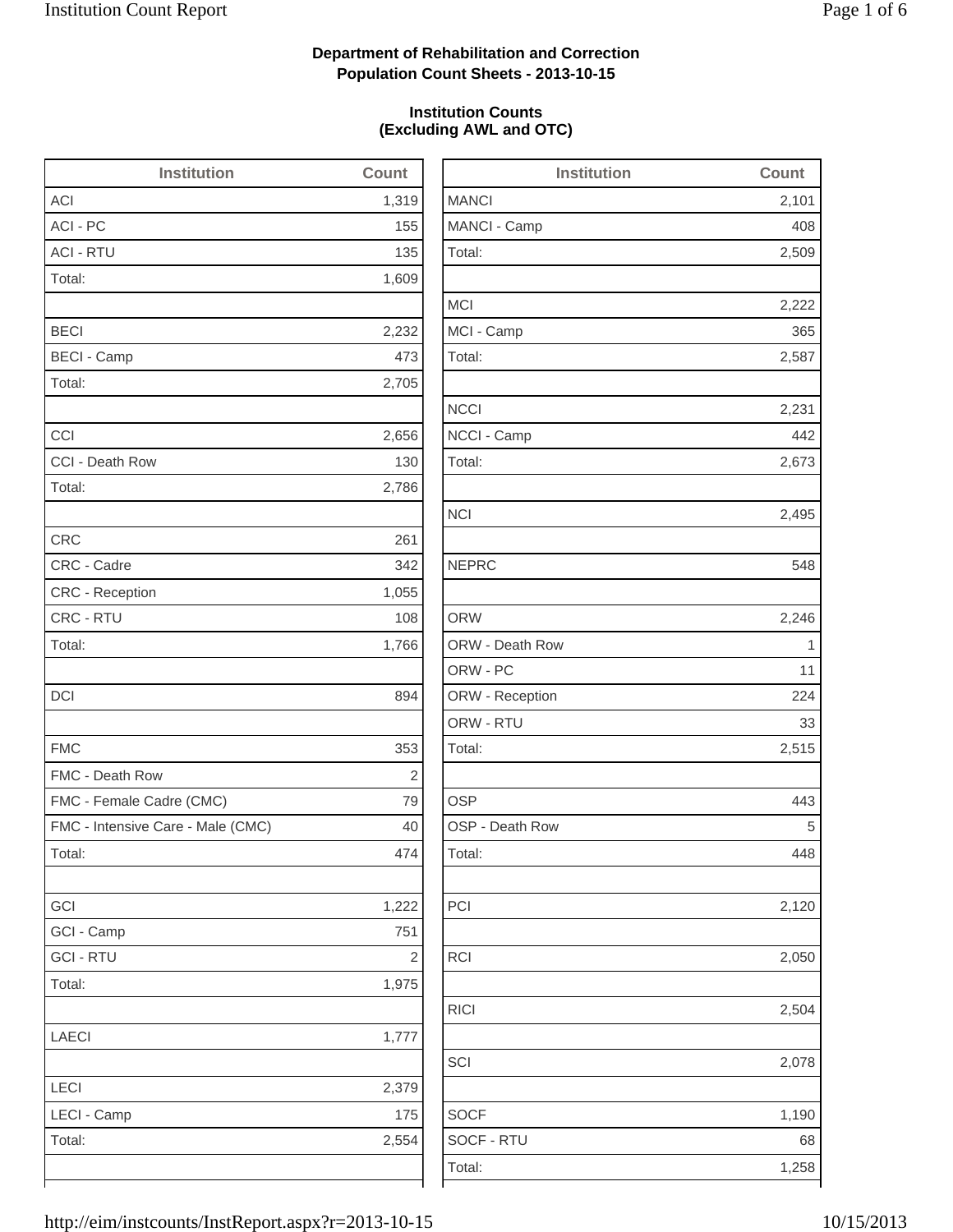# Institution Count Report Page 2 of 6

| LOCI                     | 2,258 |
|--------------------------|-------|
|                          |       |
| <b>LORCI</b>             | 73    |
| <b>LORCI - Cadre</b>     | 226   |
| <b>LORCI - Reception</b> | 939   |
| Total:                   | 1,238 |
|                          |       |
| <b>MACI</b>              | 1,041 |
| MACI - Minimum           | 1,294 |
| MACI - Youth             | 32    |
| Total:                   | 2,367 |

|                  | <b>Total Population:</b> | 50,382 |
|------------------|--------------------------|--------|
|                  |                          |        |
| Total:           |                          | 1,413  |
| <b>WCI - RTU</b> |                          | 49     |
| <b>WCI</b>       |                          | 1,364  |
|                  |                          |        |
| <b>TOCI</b>      |                          | 1,269  |
|                  |                          |        |
| Total:           |                          | 1,512  |
| TCI - Camp       |                          | 425    |
| <b>TCI</b>       |                          | 1,087  |

\* The Total Population includes 37 Offenders with Reason Codes 30 & 31. \*\* The Total Population includes 24 Offenders with Reason Code 0A.

#### **Male Population by Security Level (Include AWL and Exclude OTC)**

| <b>Security Level</b>  |                   | <b>Body</b> | <b>AWL</b> | $(-OTC)$ | <b>Total</b> |
|------------------------|-------------------|-------------|------------|----------|--------------|
| Total Level 5          |                   | 118         | 3          | 2        | 119          |
| Total Level 4          |                   | 1,806       | 15         | 12       | 1,809        |
| Total Level 3          |                   | 11,658      | 162        | 117      | 11,703       |
| Total Level 2          |                   | 17,223      | 263        | 163      | 17,323       |
| Total Level 1          |                   | 15,329      | 205        | 106      | 15,428       |
| <b>Total Death Row</b> |                   | 138         |            |          | 138          |
|                        | <b>Total Male</b> | 46,272      | 649        | 401      | 46,520       |

#### **Female Population by Institution (Include AWL and Exclude OTC)**

|                          | $(1101996 \text{ A})$ |                |             |              |
|--------------------------|-----------------------|----------------|-------------|--------------|
| <b>Institution</b>       | <b>Body</b>           | <b>AWL</b>     | $(-OTC)$    | <b>Total</b> |
| DCI                      | 894                   | 9              |             | 896          |
| <b>FMC</b>               | 5                     | 5              |             | 9            |
| FMC - Female Cadre (CMC) | 79                    | 2              | 0           | 81           |
| <b>NEPRC</b>             | 548                   | 18             | 13          | 553          |
| <b>ORW</b>               | 2,245                 | 46             | 24          | 2,267        |
| <b>ORW - Death Row</b>   |                       | $\overline{0}$ | $\mathbf 0$ |              |
| ORW - PC                 | 11                    | 0              | $\mathbf 0$ | 11           |
| ORW - Reception          | 224                   | $\mathbf 0$    | 0           | 224          |
| ORW - RTU                | 33                    | $\mathbf 0$    | 0           | 33           |
| <b>Total Female</b>      | 4,040                 | 80             | 45          | 4,075        |
| <b>Total Population:</b> | 50,312                | 729            | 446         | 50,595       |

### **Male Population by Institution: Security Level 5 (Include AWL and Exclude OTC)**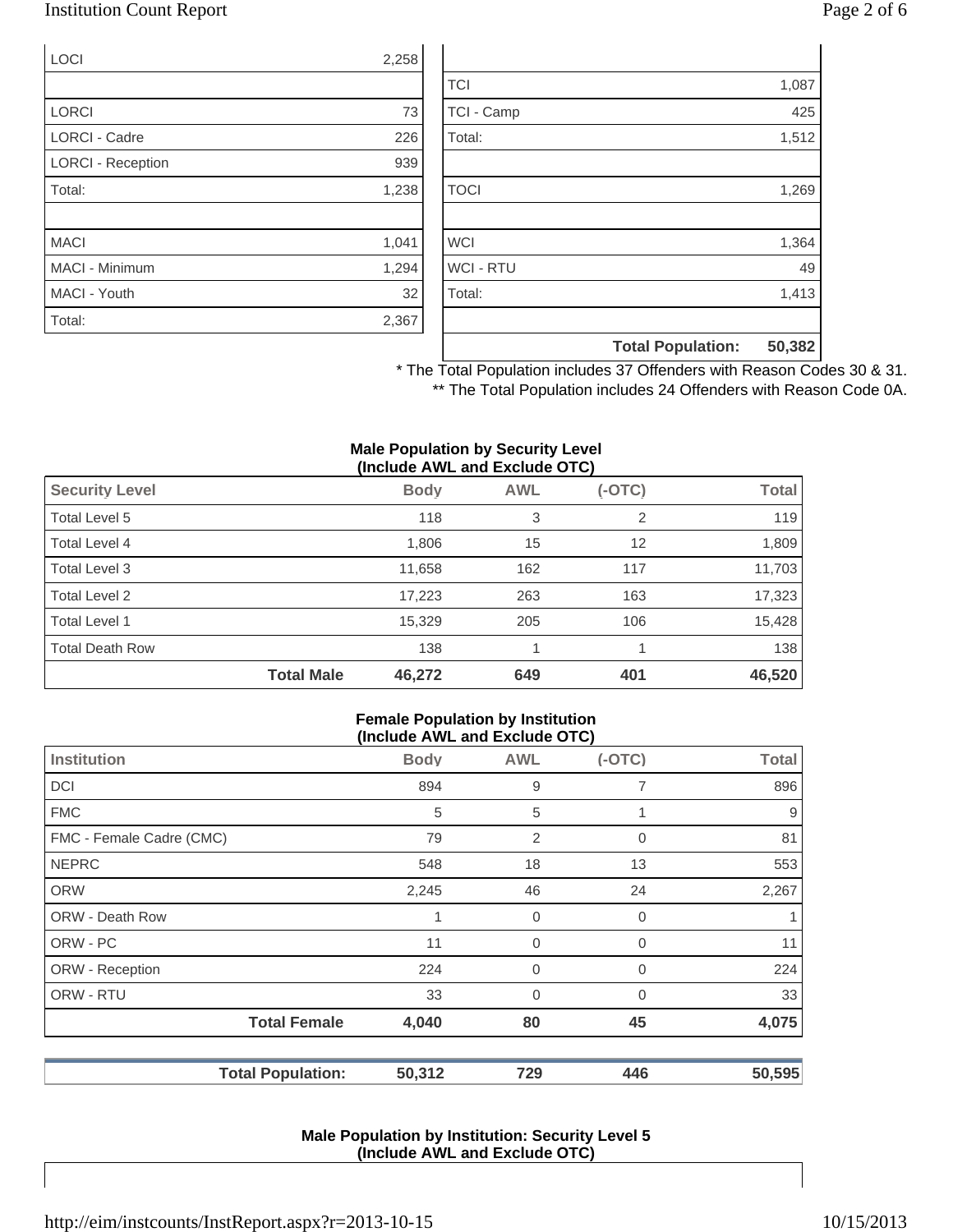# Institution Count Report Page 3 of 6

| Institution              |                      | <b>Body</b> | <b>AWL</b> | $(-OTC)$ | Total |
|--------------------------|----------------------|-------------|------------|----------|-------|
| <b>LORCI - Reception</b> |                      |             |            |          |       |
| <b>OSP</b>               |                      | 116         |            |          |       |
| <b>SOCF</b>              |                      |             |            |          |       |
|                          | <b>Total Level 5</b> | 118         |            |          | 119   |

### **Male Population by Institution: Security Level 4 (Include AWL and Exclude OTC)**

|                          | .                    |                | -- - - - ,       |                  |                           |
|--------------------------|----------------------|----------------|------------------|------------------|---------------------------|
| <b>Institution</b>       |                      | <b>Body</b>    | <b>AWL</b>       | $(-OTC)$         | <b>Total</b>              |
| ACI - PC                 |                      | 6              | $\mathbf 0$      | $\mathbf 0$      | $\,6$                     |
| CRC                      |                      | $\mathbf{1}$   | $\mathbf 0$      | $\,0\,$          | 1                         |
| CRC - RTU                |                      | $\overline{2}$ | $\mathbf 0$      | $\,0\,$          | $\overline{c}$            |
| LECI                     |                      | 23             | $\mathbf 0$      | $\,0\,$          | 23                        |
| LOCI                     |                      | $\sqrt{3}$     | $\mathbf 0$      | $\,0\,$          | 3                         |
| LORCI                    |                      | $\overline{4}$ | $\mathbf 0$      | $\mathbf 0$      | $\overline{4}$            |
| <b>LORCI - Reception</b> |                      | $\sqrt{3}$     | 1                | 1                | $\ensuremath{\mathsf{3}}$ |
| <b>MANCI</b>             |                      | 71             | $\mathbf 0$      | $\boldsymbol{0}$ | $71$                      |
| <b>NCCI</b>              |                      | $\overline{2}$ | $\boldsymbol{0}$ | $\mathbf 0$      | $\sqrt{2}$                |
| OSP                      |                      | 320            | $\boldsymbol{0}$ | $\mathbf 0$      | 320                       |
| PCI                      |                      | 1              | $\boldsymbol{0}$ | $\mathbf 0$      | 1                         |
| <b>RCI</b>               |                      | 20             | $\overline{2}$   | $\mathbf 0$      | 22                        |
| SOCF                     |                      | 1,076          | $10$             | $\boldsymbol{9}$ | 1,077                     |
| SOCF - RTU               |                      | 58             | 1                | 1                | 58                        |
| <b>TCI</b>               |                      | $\overline{7}$ | $\boldsymbol{0}$ | $\boldsymbol{0}$ | $\overline{7}$            |
| <b>TOCI</b>              |                      | 205            | $\boldsymbol{0}$ | $\boldsymbol{0}$ | 205                       |
| <b>WCI</b>               |                      | $\overline{2}$ | $\mathbf{1}$     | 1                | $\sqrt{2}$                |
| WCI - RTU                |                      | $\overline{2}$ | $\boldsymbol{0}$ | 0                | $\overline{2}$            |
|                          | <b>Total Level 4</b> | 1,806          | 15               | 12               | 1,809                     |

## **Male Population by Institution: Security Level 3 (Include AWL and Exclude OTC)**

|                                   |             | $(1101440)$ and the thoration of $\sigma$ |             |              |
|-----------------------------------|-------------|-------------------------------------------|-------------|--------------|
| Institution                       | <b>Body</b> | <b>AWL</b>                                | $(-OTC)$    | <b>Total</b> |
| <b>ACI</b>                        | 31          |                                           |             | 31           |
| ACI - PC                          | 70          | 0                                         | $\mathbf 0$ | 70           |
| <b>BECI</b>                       | 19          | 0                                         | $\mathbf 0$ | 19           |
| CCI                               | 7           | $\mathbf 0$                               | $\mathbf 0$ |              |
| CRC                               | 91          | 8                                         | 7           | 92           |
| CRC - Cadre                       | 234         | $\overline{0}$                            | $\Omega$    | 234          |
| CRC - Reception                   | 766         | 20                                        | 15          | 771          |
| CRC - RTU                         | 90          | $\Omega$                                  | $\Omega$    | 90           |
| <b>FMC</b>                        | 13          | $\Omega$                                  | $\Omega$    | 13           |
| FMC - Intensive Care - Male (CMC) | 6           | $\overline{0}$                            | 0           | 6            |
| GCI                               |             | 0                                         | 0           |              |
|                                   |             |                                           |             |              |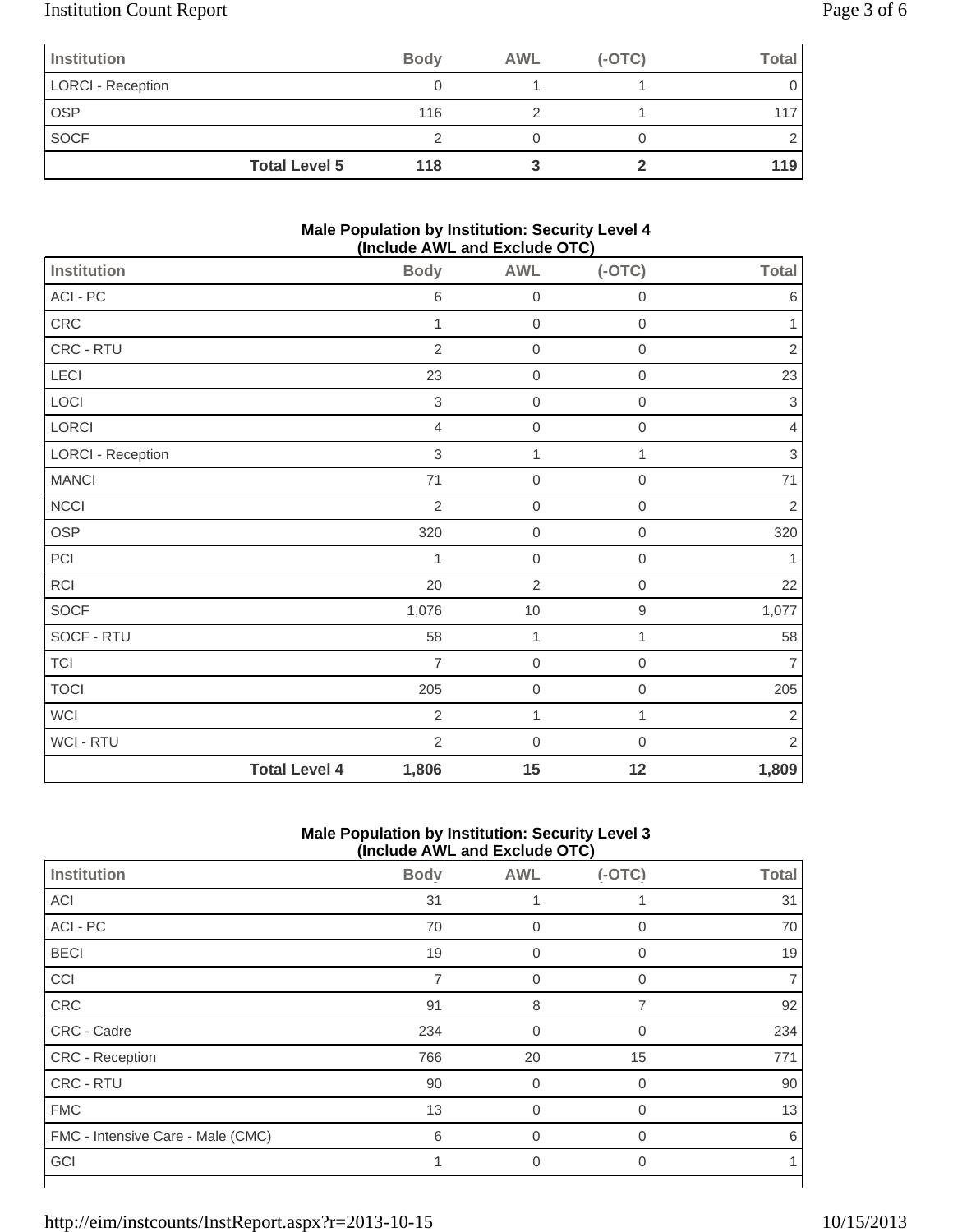# Institution Count Report Page 4 of 6

| <b>LAECI</b>             |                      | 20             | $\mathbf 0$    | $\mathsf{O}\xspace$ | 20             |
|--------------------------|----------------------|----------------|----------------|---------------------|----------------|
| LECI                     |                      | 2,247          | 26             | 21                  | 2,252          |
| LOCI                     |                      | $\hbox{9}$     | $\mathbf 0$    | $\mathsf{O}\xspace$ | $\mathsf 9$    |
| <b>LORCI</b>             |                      | 23             | 11             | 10                  | 24             |
| <b>LORCI - Cadre</b>     |                      | 210            | $\mathbf 0$    | $\mathbf 0$         | 210            |
| <b>LORCI - Reception</b> |                      | 360            | $\overline{4}$ | 3                   | 361            |
| <b>MACI</b>              |                      | 8              | $\mathbf 0$    | $\mathsf{O}\xspace$ | $\,8\,$        |
| MACI - Youth             |                      | 10             | $\mathbf 0$    | $\mathsf{O}\xspace$ | $10$           |
| <b>MANCI</b>             |                      | 1,935          | 25             | 19                  | 1,941          |
| MANCI - Camp             |                      | $\mathbf{1}$   | $\mbox{O}$     | $\mathbf 0$         | $\mathbf{1}$   |
| <b>MCI</b>               |                      | 10             | $\mathbf 0$    | $\mathsf{O}\xspace$ | $10$           |
| <b>NCCI</b>              |                      | $\mathsf g$    | $\mathbf 0$    | $\mathsf{O}\xspace$ | $\overline{9}$ |
| <b>NCI</b>               |                      | 29             | $\mathbf 0$    | $\mathsf{O}\xspace$ | 29             |
| <b>OSP</b>               |                      | $\overline{7}$ | $\mathbf 0$    | $\mathsf{O}\xspace$ | $\overline{7}$ |
| PCI                      |                      | 58             | $\,6\,$        | $\mathsf{O}\xspace$ | 64             |
| RCI                      |                      | 1,939          | 25             | 14                  | 1,950          |
| <b>RICI</b>              |                      | 13             | $\mbox{O}$     | $\mbox{O}$          | 13             |
| SCI                      |                      | $\mathbf{1}$   | $\mathbf{1}$   | $\mathbf{1}$        | $\overline{1}$ |
| <b>SOCF</b>              |                      | 112            | $\mathbf 0$    | $\mathsf{O}\xspace$ | 112            |
| SOCF - RTU               |                      | 10             | $\mathbf 0$    | $\mathsf{O}\xspace$ | $10$           |
| <b>TCI</b>               |                      | 969            | 10             | 8                   | 971            |
| TCI - Camp               |                      | $\mathbf 1$    | $\mathbf 0$    | $\mathsf{O}\xspace$ | $\mathbf{1}$   |
| <b>TOCI</b>              |                      | 1,002          | $\sqrt{5}$     | $\overline{4}$      | 1,003          |
| WCI                      |                      | 1,300          | 19             | 14                  | 1,305          |
| <b>WCI - RTU</b>         |                      | 47             | $\mathbf{1}$   | $\mathbf 0$         | 48             |
|                          | <b>Total Level 3</b> | 11,658         | 162            | 117                 | 11,703         |

### **Male Population by Institution: Security Level 2 (Include AWL and Exclude OTC)**

|                                   | $(110100C)$ and the column $(010)$ |             |              |              |  |
|-----------------------------------|------------------------------------|-------------|--------------|--------------|--|
| <b>Institution</b>                | <b>Body</b>                        | <b>AWL</b>  | $(-OTC)$     | <b>Total</b> |  |
| ACI                               | 558                                | 7           | 2            | 563          |  |
| ACI - PC                          | 56                                 | $\mathbf 0$ | 0            | 56           |  |
| <b>ACI - RTU</b>                  | 89                                 | $\mathbf 0$ | 0            | 89           |  |
| <b>BECI</b>                       | 1,472                              | 27          | 19           | 1,480        |  |
| CCI                               | 1,839                              | 13          | 7            | 1,845        |  |
| CRC                               | 66                                 | 3           | 2            | 67           |  |
| CRC - Cadre                       | 91                                 | $\mathbf 0$ | $\mathbf{0}$ | 91           |  |
| CRC - Reception                   | 124                                | 3           | 3            | 124          |  |
| CRC - RTU                         | 10                                 | $\mathbf 0$ | $\mathbf{0}$ | 10           |  |
| <b>FMC</b>                        | 26                                 | $\mathbf 0$ | $\mathbf{0}$ | 26           |  |
| FMC - Intensive Care - Male (CMC) | 19                                 | 1           | 0            | 20           |  |
| GCI                               | 773                                | 4           | 2            | 775          |  |
| GCI - Camp                        | 1                                  | $\mathbf 0$ | 0            | 1            |  |
|                                   |                                    |             |              |              |  |

⅂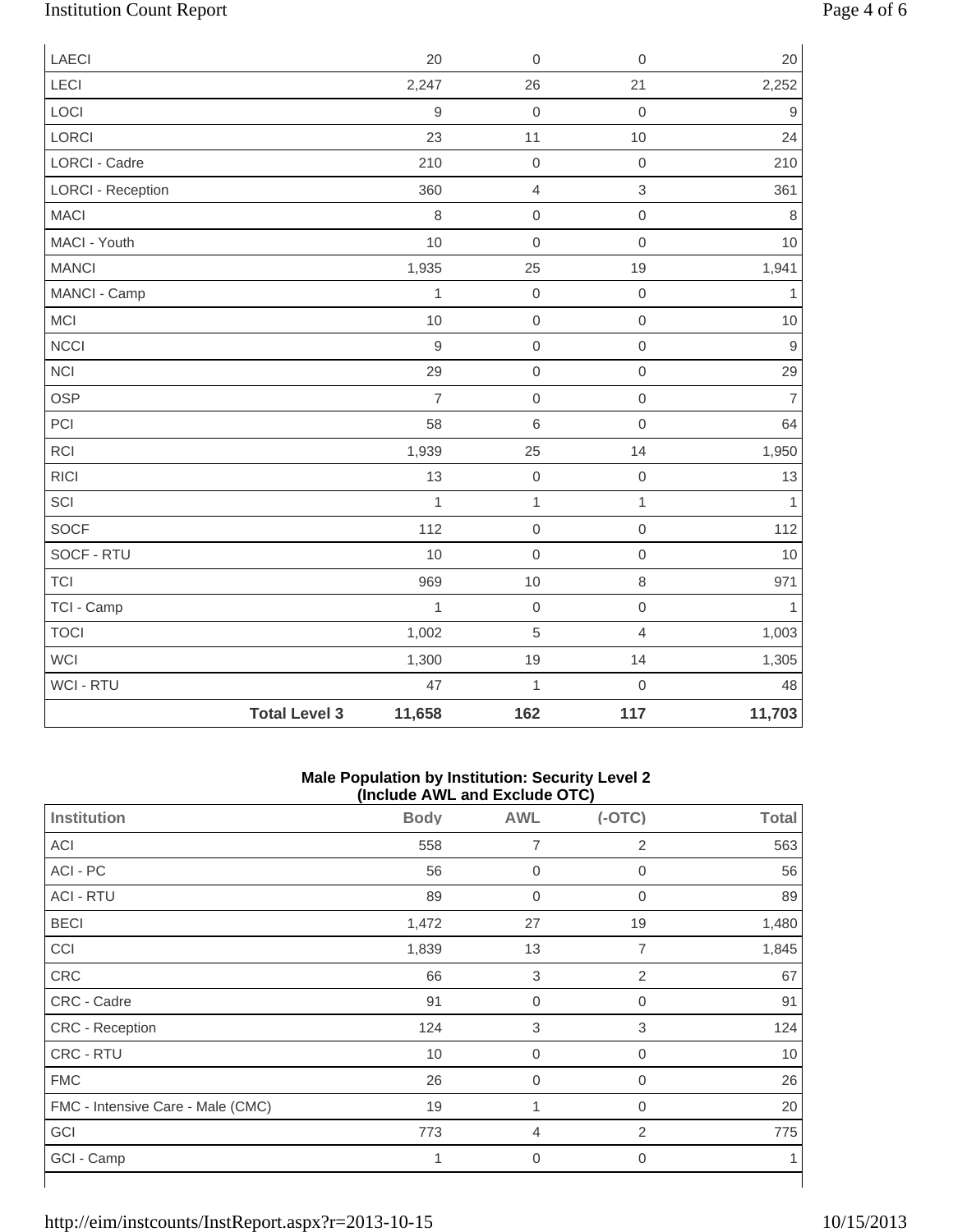# Institution Count Report Page 5 of 6

| <b>GCI-RTU</b>           |                      | $\mathbf{1}$   | $\mathbf 0$         | $\mathbf 0$    | 1          |
|--------------------------|----------------------|----------------|---------------------|----------------|------------|
| <b>LAECI</b>             |                      | 1,393          | 32                  | 21             | 1,404      |
| LECI                     |                      | 97             | $\mathbf{1}$        | $\mathbf{1}$   | 97         |
| LOCI                     |                      | 1,193          | 14                  | 11             | 1,196      |
| LORCI                    |                      | 27             | $\overline{4}$      | $\,$ 3 $\,$    | 28         |
| <b>LORCI - Cadre</b>     |                      | 12             | $\mathbf 0$         | $\mathbf 0$    | 12         |
| <b>LORCI - Reception</b> |                      | 279            | $\overline{7}$      | $\,6\,$        | 280        |
| <b>MACI</b>              |                      | 1,033          | $\overline{4}$      | $\overline{2}$ | 1,035      |
| MACI - Youth             |                      | 22             | $\mbox{O}$          | $\mathbf 0$    | 22         |
| <b>MANCI</b>             |                      | 76             | $\mathbf{1}$        | $\mathbf{1}$   | 76         |
| MANCI - Camp             |                      | $\overline{2}$ | $\mathbf 0$         | $\mathbf 0$    | $\sqrt{2}$ |
| <b>MCI</b>               |                      | 1,769          | 27                  | 20             | 1,776      |
| MCI - Camp               |                      | 1              | $\mathbf 0$         | $\mathbf 0$    | 1          |
| <b>NCCI</b>              |                      | 1,437          | 18                  | 11             | 1,444      |
| <b>NCI</b>               |                      | 1,907          | 45                  | 31             | 1,921      |
| PCI                      |                      | 834            | 18                  | $\,$ 5 $\,$    | 847        |
| RCI                      |                      | 91             | $\mbox{O}$          | $\mathbf 0$    | 91         |
| <b>RICI</b>              |                      | 665            | $\,6$               | $\overline{4}$ | 667        |
| SCI                      |                      | 1,073          | 27                  | 11             | 1,089      |
| <b>TCI</b>               |                      | 63             | $\mathbf{1}$        | $\mathbf{1}$   | 63         |
| <b>TOCI</b>              |                      | 62             | $\mathsf{O}\xspace$ | $\mathbf 0$    | 62         |
| <b>WCI</b>               |                      | 62             | $\mathbf 0$         | $\mathbf 0$    | 62         |
|                          | <b>Total Level 2</b> | 17,223         | 263                 | 163            | 17,323     |

### **Male Population by Institution: Security Level 1 (Include AWL and Exclude OTC)**

| <b>Institution</b>                | <b>Body</b>  | <b>AWL</b>       | $(-OTC)$            | <b>Total</b> |
|-----------------------------------|--------------|------------------|---------------------|--------------|
| ACI                               | 558          | $\overline{7}$   | $\overline{2}$      | 563          |
| ACI - PC                          | 56           | $\boldsymbol{0}$ | $\mathsf{O}\xspace$ | 56           |
| <b>ACI - RTU</b>                  | 89           | $\mathbf 0$      | 0                   | 89           |
| <b>BECI</b>                       | 1,472        | 27               | 19                  | 1,480        |
| CCI                               | 1,839        | 13               | 7                   | 1,845        |
| CRC                               | 66           | $\mathsf 3$      | $\overline{2}$      | 67           |
| CRC - Cadre                       | 91           | $\boldsymbol{0}$ | $\boldsymbol{0}$    | 91           |
| CRC - Reception                   | 124          | $\mathsf 3$      | $\mathsf 3$         | 124          |
| CRC - RTU                         | 10           | $\boldsymbol{0}$ | $\overline{0}$      | 10           |
| <b>FMC</b>                        | 26           | $\mathbf 0$      | 0                   | 26           |
| FMC - Intensive Care - Male (CMC) | 19           | 1                | $\overline{0}$      | 20           |
| GCI                               | 773          | 4                | 2                   | 775          |
| GCI - Camp                        | $\mathbf{1}$ | $\boldsymbol{0}$ | $\mathbf 0$         |              |
| <b>GCI - RTU</b>                  | 1            | $\boldsymbol{0}$ | 0                   |              |
| <b>LAECI</b>                      | 1,393        | 32               | 21                  | 1,404        |
| LECI                              | 97           | 1                | 1                   | 97           |
|                                   |              |                  |                     |              |